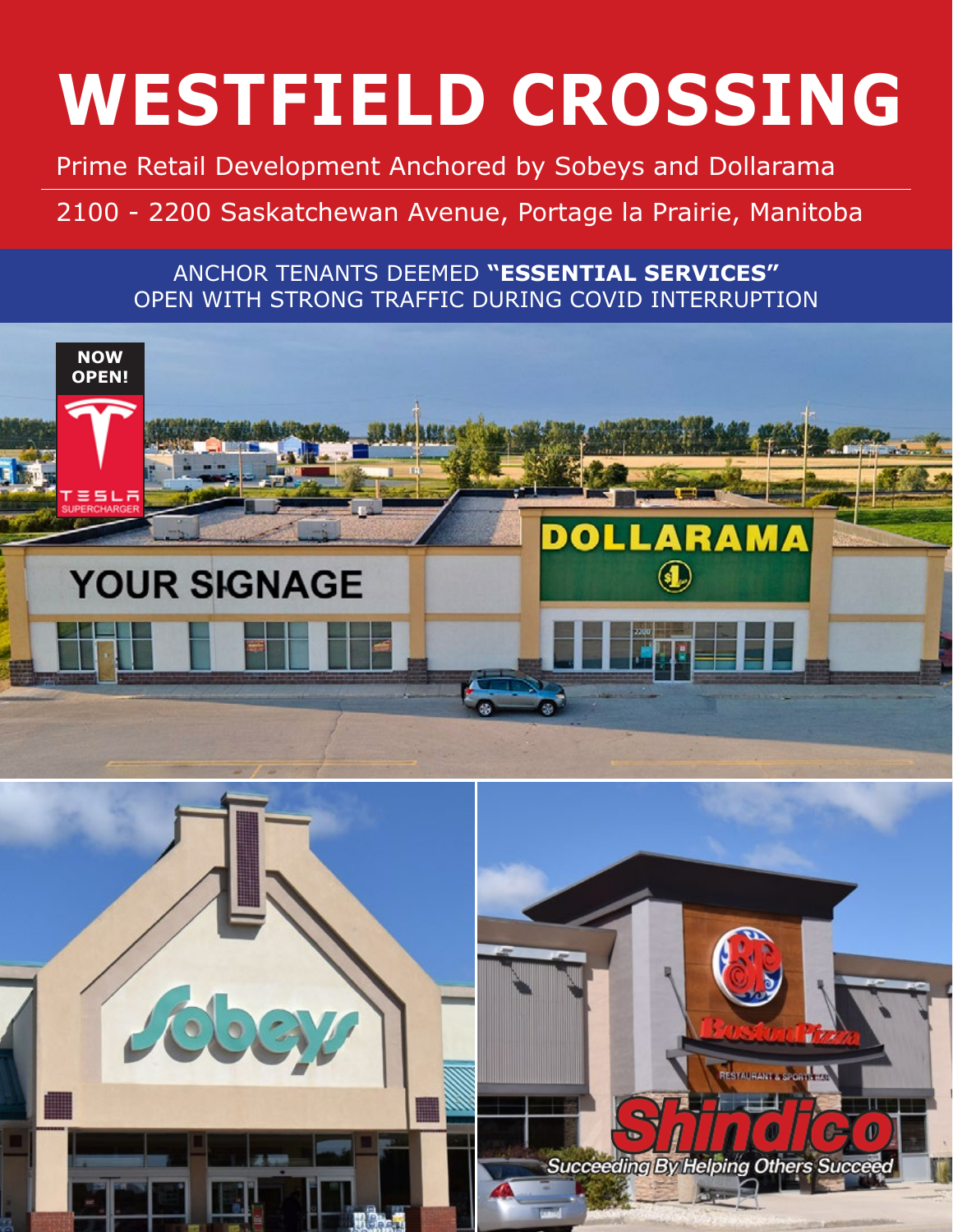2100 - 2200 Saskatchewan Avenue, Portage la Prairie, Manitoba



#### **PORTAGE LA PRAIRIE, CITY OF POSSIBILITIES**

Portage la Prairie, a progressive community **strategically situated in the centre of the country**, within the heart of the **richest agricultural belt in Manitoba** and home to the Southport Aerospace Centre Inc. – the Manitoba training centre for military pilots.

- The provincial government recently announced it is investing **\$283 million to replace the**  Portage District General Hospital, doubling the size of the existing facility and bringing much needed services and capacity to area residents and businesses.
- France-based Roquette has started production at its **new \$600 million pea processing plant**  which will be the **largest plant of its kind in the world**.
- French fry processor J. R. Simplot Company is investing **\$460 million** to more than double production in Portage la Prairie, creating more than **100 new jobs**.
- McCain Foods Canada has announced **infrastructure investments totalling \$75 million** for its Portage la Prairie and Carberry-based facilities, which will include the installation of new high-efficiency potato sorting system.
- The Province of Manitoba has pledged over **\$60 million** for wastewater improvements in the Portage la Prairie area.

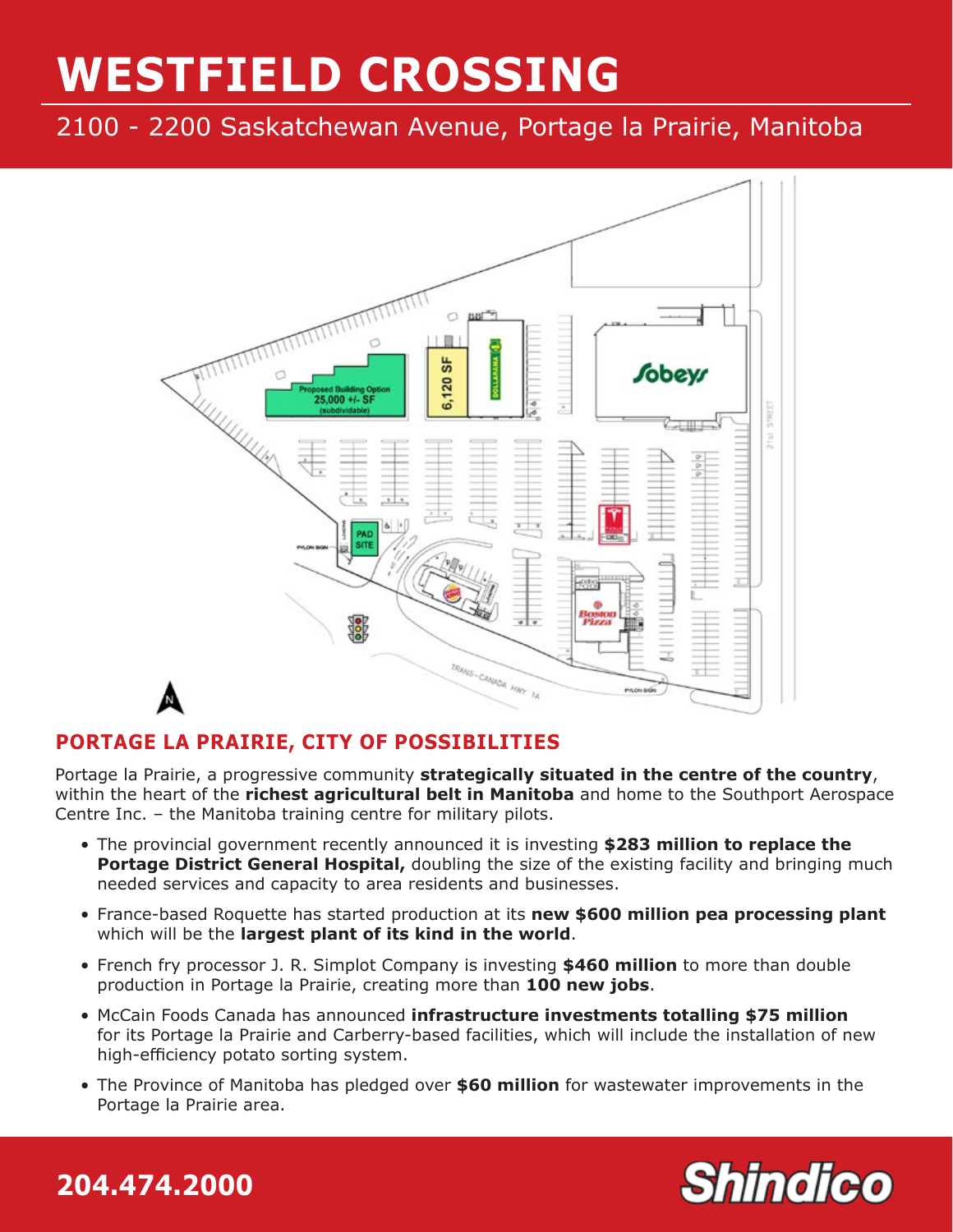#### 2100 - 2200 Saskatchewan Avenue, Portage la Prairie, Manitoba



#### **PROPERTY SUMMARY**

#### **DEMOGRAPHICS**

| Available             | Up to 25,000 SF |                            | <b>Trade Area</b> | <b>City</b> |
|-----------------------|-----------------|----------------------------|-------------------|-------------|
| Gross Leasable Area   | 75,000 SF       | <b>Total Population</b>    | 55,649            | 14,072      |
| Land Area             | 9 Acres         | Daytime Population         | 50,818            | 14,677      |
| Property Taxes (est.) | \$4.57/SF       | Households                 | 19,778            | 5,997       |
| $CAM* (est.)$         | \$2.95/SF       | Median Age                 | 36.9              | 38.6        |
| Parking               | Over 560 stalls | Avg. Household Income      | \$89,407          | \$84,373    |
| *plus management fee  |                 | Environics Analytics ©2021 |                   |             |

**FEATURES**

- **Anchored by Sobeys.** Other tenants include Boston Pizza, Dollarama, and Burger King.
- Prominent location in a strong and growing retail node in west Portage la Prairie.
	- **6,120 sq. ft. retail/office available adjacent to Dollarama.**
	- **Up to 25,000 sq. ft. available in new development.**
	- **Pad site available.**
- Surround by strong retailers including Walmart Supercentre, Co-op Food Store, Canadian Tire, Rona and Craig Dunn Motor City GM.
- Enjoys **excellent exposure** to Saskatchewan Avenue (Trans Canada Highway) and **great access** via a signalized intersection with **6,710 vehicles daily**.



### **204.474.2000 [www.shindico.com](http://www.shindico.com)**